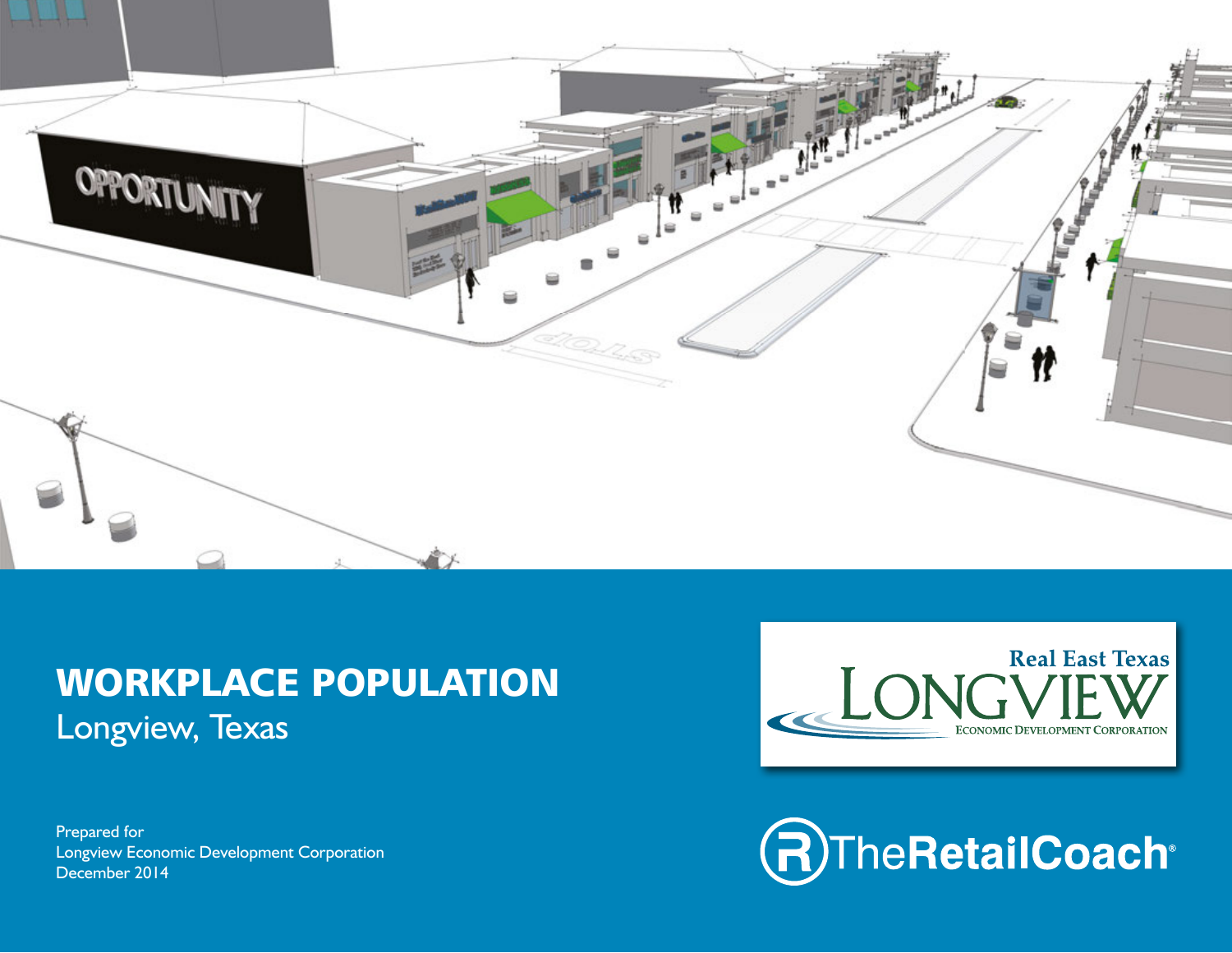# *Location Map*

Longview, Texas

| Sherman Savey High Baris Dimple Machine Market Ashdown<br>De Kalb Home Home Chidester City East Camden<br>Pilot Point Trenton Leonard Cooper Enloe Sulphur Talco New Boston Wake Lewisville Magnolia Smackover Artesian<br>Relix Anna L                                                        |
|------------------------------------------------------------------------------------------------------------------------------------------------------------------------------------------------------------------------------------------------------------------------------------------------|
|                                                                                                                                                                                                                                                                                                |
|                                                                                                                                                                                                                                                                                                |
|                                                                                                                                                                                                                                                                                                |
|                                                                                                                                                                                                                                                                                                |
|                                                                                                                                                                                                                                                                                                |
|                                                                                                                                                                                                                                                                                                |
| Celina Kelly E X A School Commerce Flora Mount Springs Date Date of Bloombing Button Millage Calion Calion Calion Cash Competition Cash Competition Cash Competition Cash Competition Competition Cash Competition Competition                                                                 |
|                                                                                                                                                                                                                                                                                                |
|                                                                                                                                                                                                                                                                                                |
| Terrell Minister Raufman Edgewood East Mountain Test Monte Line Summer Market Minister Raufman Edgewood East Mountain (Monte Marshall Heinhis Besser Rate Minden Afhens Dubach Contraction Control Minister Raufman Edgewood E                                                                 |
|                                                                                                                                                                                                                                                                                                |
|                                                                                                                                                                                                                                                                                                |
|                                                                                                                                                                                                                                                                                                |
|                                                                                                                                                                                                                                                                                                |
| Edgewood East Mountain Marshall Haights Bossier Canton Athens Dubach<br>Canton Canton Phalba Ben Wheeler City Chapel City Doyline Gibsland Pratt<br>Springs Kemp Phalba Ben Wheeler City Chapel City Doyline Gibsland Pratt Ansley<br>villa <b>DeSoto</b> Combine Canton Van Liberty<br>$-20-$ |
|                                                                                                                                                                                                                                                                                                |
| Midlothian<br><b>Eros</b>                                                                                                                                                                                                                                                                      |
| Waxabachie Seven Points Evelyn Tyler Chapel Kilgore De Berry Stonewall Norton Ringgold Bryan Blume<br>Chatham                                                                                                                                                                                  |
|                                                                                                                                                                                                                                                                                                |
| Maypearl Rice Payne Eustace Chandler Arp Beckville Four Forks Frierson Castor Jonesboro Lyons<br>Milford                                                                                                                                                                                       |
|                                                                                                                                                                                                                                                                                                |
| ene Frost                                                                                                                                                                                                                                                                                      |
| Refers Springs Cathers Bullard Troup Troup Troup Deadwood Cand LOUISIANA Saline Dodson<br>Malone                                                                                                                                                                                               |
|                                                                                                                                                                                                                                                                                                |
| Curry                                                                                                                                                                                                                                                                                          |
|                                                                                                                                                                                                                                                                                                |
| Malone Richland Montalba Jacksonville Callatin Sacul Delmer Sacul Delmer Sacul Delmer Sacul Delmer Sacul Delmer Sacul Delmer Sacul Delmer Huxley Hill Clarence Tide<br>Leroy <sup>31</sup> Delia Tehuacana Fairfield Butler Kossuth Slocum                                                     |
| Hallsburg Groesbeck Dew                                                                                                                                                                                                                                                                        |
|                                                                                                                                                                                                                                                                                                |
| uda Otto                                                                                                                                                                                                                                                                                       |
| Donie Buffalo Grapeland Wild Hurst Wells Melrose 21 Augustine Colfax Stay Content<br>Donie Polite Chireno Venable Milam Negreet Florien Flatwoods Boyce<br>Hemphill Hurst Ratchiff Ratchiff Rentral Hemphill (1999) (Colfax Stay<br>Thornton<br><b>Marlin</b>                                  |



#### Contact Information

#### Diana Velazquez, Retail Development Coordinator

410 North Center Street Longview, Texas 75601

*Phone* 903.753.7878 Diana@LongviewUSA.com www.LongviewUSA.com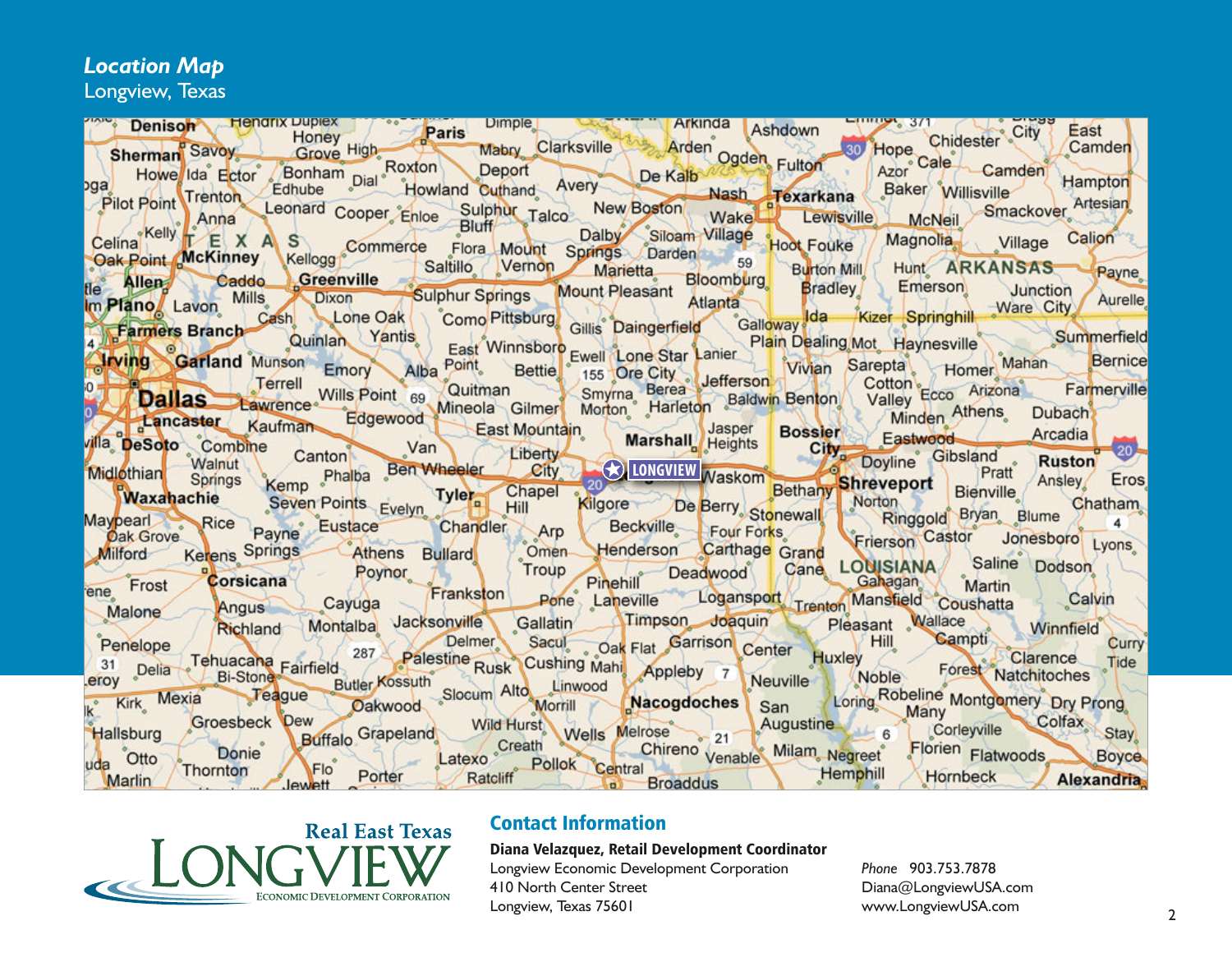#### *Workplace Population*

Longview, Texas

| <b>BUSINESS DESCRIPTION</b>                                 | <b>TOTAL</b><br><b>ESTABLISHMENTS</b> | <b>TOTAL</b><br><b>EMPLOYEES</b> | <b>EMPLOYEES PER</b><br><b>ESTABLISHMENT</b> |
|-------------------------------------------------------------|---------------------------------------|----------------------------------|----------------------------------------------|
| <b>Total Businesses</b>                                     | 3,899                                 | 54,647                           | $\overline{14}$                              |
| <b>Private Sector</b>                                       | 3,749                                 | 52,822                           | 4                                            |
| <b>Public Administration</b>                                | 76                                    | 1,675                            | 22                                           |
|                                                             |                                       |                                  |                                              |
| Agriculture, Forestry, Fishing and Hunting                  | 3                                     | 37                               | 12                                           |
| Mining, Quarrying, and Oil and Gas Extraction               | 31                                    | 559                              | 8                                            |
| <b>Utilities</b>                                            | 6                                     | 66                               | Ш                                            |
| Construction                                                | 268                                   | 4,039                            | 15                                           |
| Manufacturing                                               | 126                                   | 6,578                            | 52                                           |
| <b>Wholesale Trade</b>                                      | 186                                   | 3,395                            | 8                                            |
| Transportation and Warehousing                              | 49                                    | 1,075                            | 22                                           |
| Information                                                 | 53                                    | 1,404                            | 27                                           |
| Real Estate and Rental and Leasing                          | 158                                   | 1,194                            | 8                                            |
| Professional, Scientific, and Technical Services            | 385                                   | 2,551                            | $\overline{7}$                               |
| Management of Companies and Enterprises                     | L                                     | 17                               | 17                                           |
| Administrative, Support, Waste Mgmt remediation Services    | 158                                   | 1,499                            | $\overline{10}$                              |
| <b>Educational Services</b>                                 | 64                                    | 2,833                            | 44                                           |
| Healthcare and Social Assistance                            | 685                                   | 8,687                            | $\overline{13}$                              |
| Arts, Entertainment, and Recreation                         | 42                                    | 451                              | П                                            |
| <b>Retail Trade</b>                                         | 556                                   | 7,866                            | 4                                            |
| Motor Vehicle and Parts Dealers                             | 108                                   | 1,546                            | 4                                            |
| Furniture and Home Furnishing Stores                        | 32                                    | 269                              | 8                                            |
| <b>Electronics and Appliance Stores</b>                     | 33                                    | 278                              | 8                                            |
| Building Material and Garden Equipment and Supplies Dealers | 46                                    | 833                              | 18                                           |
| Food and Beverage Stores                                    | 52                                    | 866                              | 17                                           |
| Health and Personal Care Stores                             | 50                                    | 557                              | Ш                                            |
| <b>Gasoline Stations</b>                                    | 16                                    | 115                              | $\overline{7}$                               |
| Clothing and Accessories Stores                             | 74                                    | 553                              | 8                                            |
| Sporting Goods, Hobby, Musical Instrument and Book Stores   | 26                                    | 401                              | 15                                           |
| <b>General Merchandise Stores</b>                           | 25                                    | 1,955                            | 78                                           |
| Miscellaneous Store Retailers                               | 89                                    | 479                              | 5                                            |
| <b>Nonstore Retailers</b>                                   | 5                                     | 4                                | 3                                            |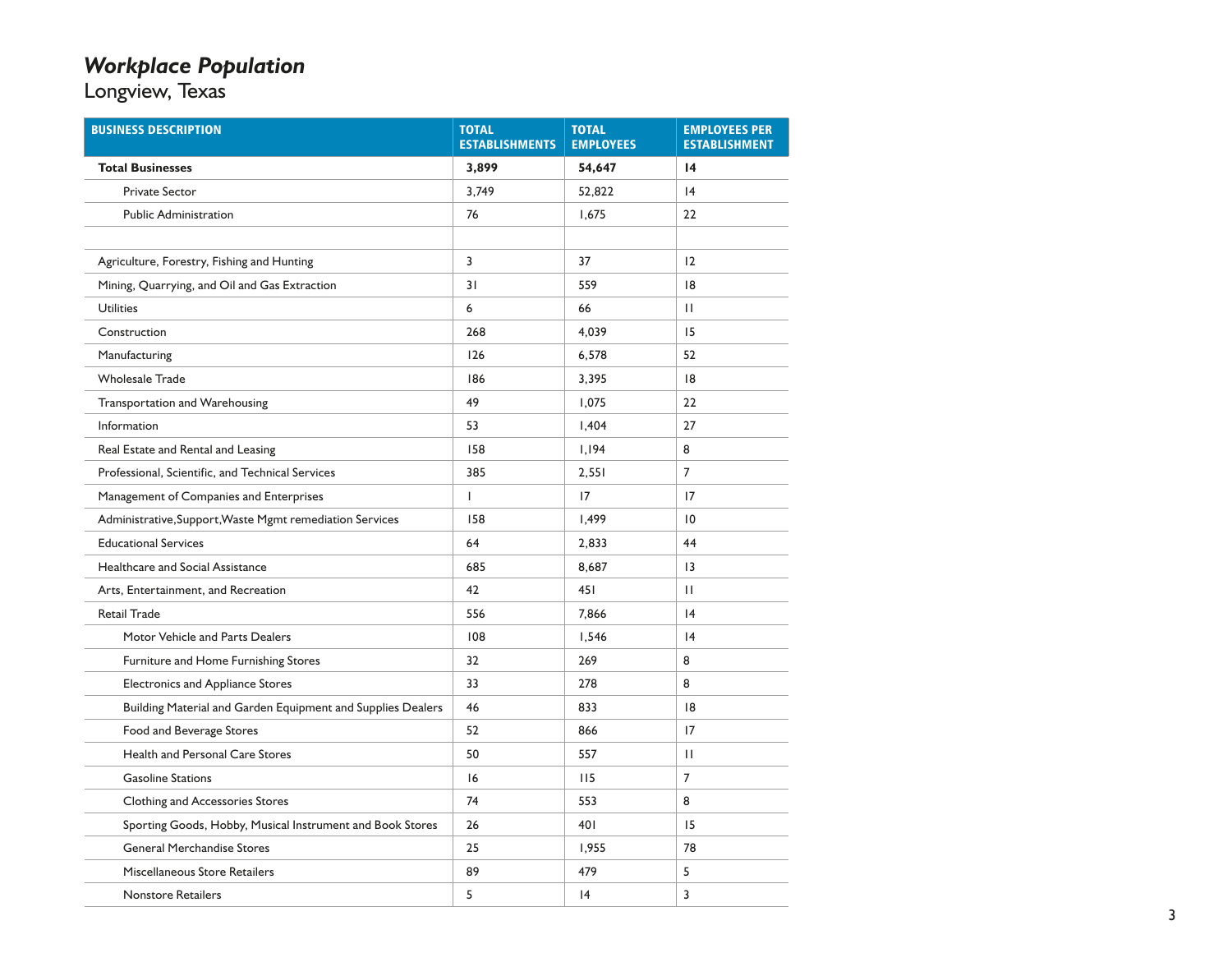### *Workplace Population*

Longview, Texas

| <b>BUSINESS DESCRIPTION</b>                                 | <b>TOTAL</b><br><b>ESTABLISHMENTS</b> | <b>TOTAL</b><br><b>EMPLOYEES</b> | <b>EMPLOYEES PER</b><br><b>ESTABLISHMENT</b> |
|-------------------------------------------------------------|---------------------------------------|----------------------------------|----------------------------------------------|
| Finance and Insurance                                       | 340                                   | 1.987                            | 6                                            |
| Monetary Authorities-Central Bank                           | 0                                     | 0                                | 0                                            |
| Credit Intermediation and Related Activities                | 147                                   | 976                              | 7                                            |
| Sec, Comm Contracts other Fin Investment related Activities | 36                                    | 203                              | 6                                            |
| Insurance Carriers and Related Activities                   | 156                                   | 801                              | 5                                            |
| Funds. Trusts and Other Financial Vehicles                  |                                       | 7                                | 7                                            |
| Accommodation and Food Services                             | 196                                   | 4.963                            | 25                                           |
| Accommodation                                               | 29                                    | 471                              | 16                                           |
| Food Services and Drinking Places                           | 167                                   | 4,492                            | 27                                           |
| Other Services (except Public Administration)               | 442                                   | 3,621                            | 8                                            |
| Repair and Maintenance                                      | 3                                     | 995                              | 8                                            |
| Personal and Laundry Services                               | 156                                   | 1,432                            | 9                                            |
| Religious, Grantmaking, Civic, Prof Similar Organizations   | 155                                   | 1,194                            | 8                                            |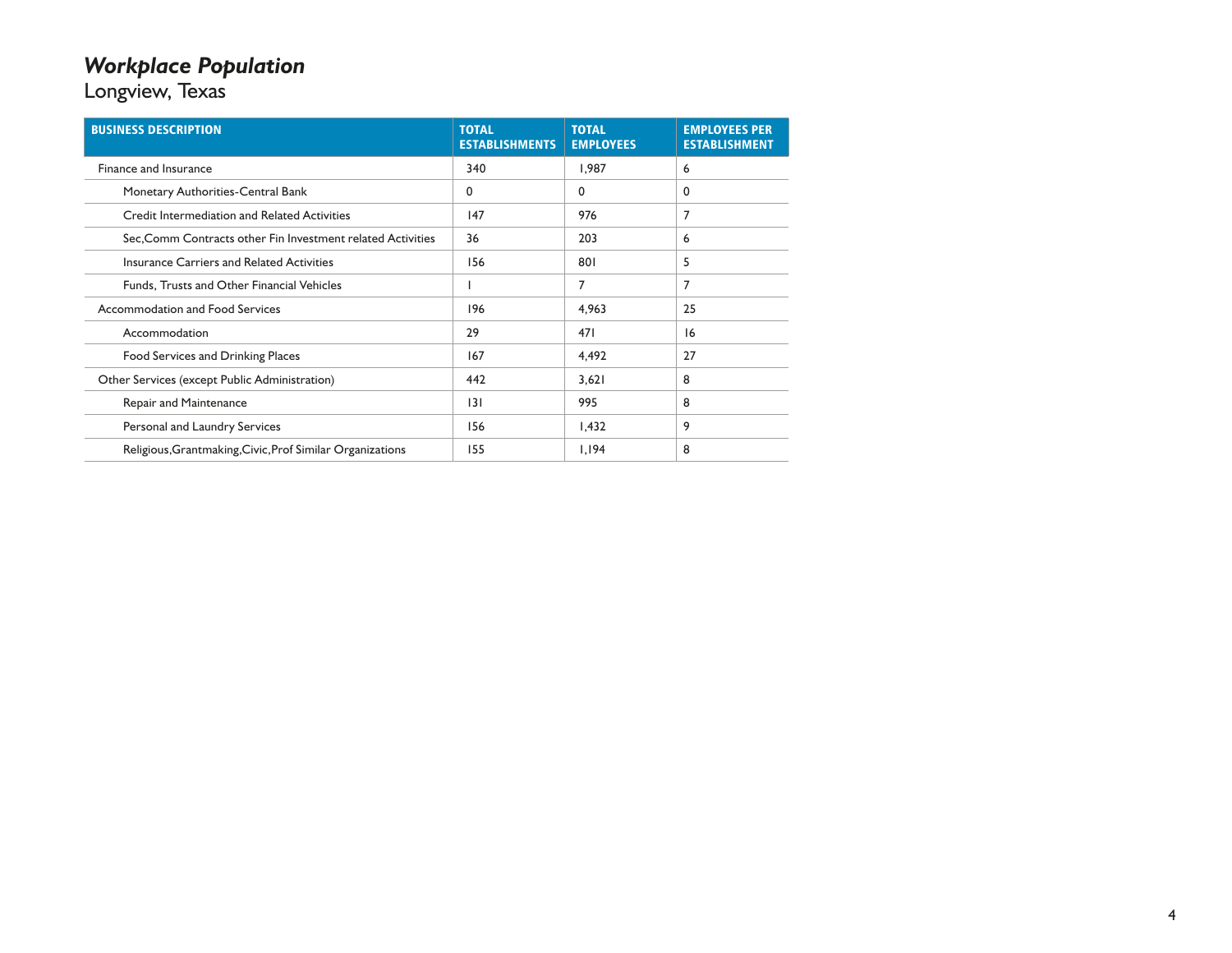



C. Kelly Cofer President & CEO The Retail Coach, LLC

## About The Retail Coach

The Retail Coach, LLC, is a national retail analytics and locational intelligence firm that specializes in all aspects of retail market analyses and recruitment, from "macro to micro" trade area assessment to actively recruiting retailers on behalf of our clients.

Through its unique Retail:360 process, The Retail Coach offers a dynamic system of products and services that better enable communities to maximize their retail development potential.

#### Retail:360 Process

Providing more than simple data reports of psychographic and demographic trends, The Retail Coach goes well beyond other retail consulting and market research firms' offerings by combining current national and statewide demographics and trend data with real-world, "on-the-ground" data gathered through extensive visits within our clients' communities.

Every community is different, and there is no "one size fits all" retail recruitment solution. Compiling the gathered data into client-tailored information packets that are uniquely designed for, and targeted to, specific retailers and restaurants who meet the community's needs helps assure our clients that they are receiving the latest and best information for their retail recruitment efforts — all with personal service and coaching guidance that continues beyond the initial project scope and timeline.

Our Retail:360 process assures that communities get timely, accurate and relevant information. Translating that data into the information that retailers need and seek assures our clients even better possibilities for tremendous retail growth and success.

# The Retail Coach - It's not about data. It's about your success.

The Retail Coach, LLC | P. O. Box 7272 | Tupelo, Mississippi 38802 *tel* 800.851.0962 | *fax* 662.844.2738 | *e-mail* info@theretailcoach.net | *web* www.theretailcoach.net